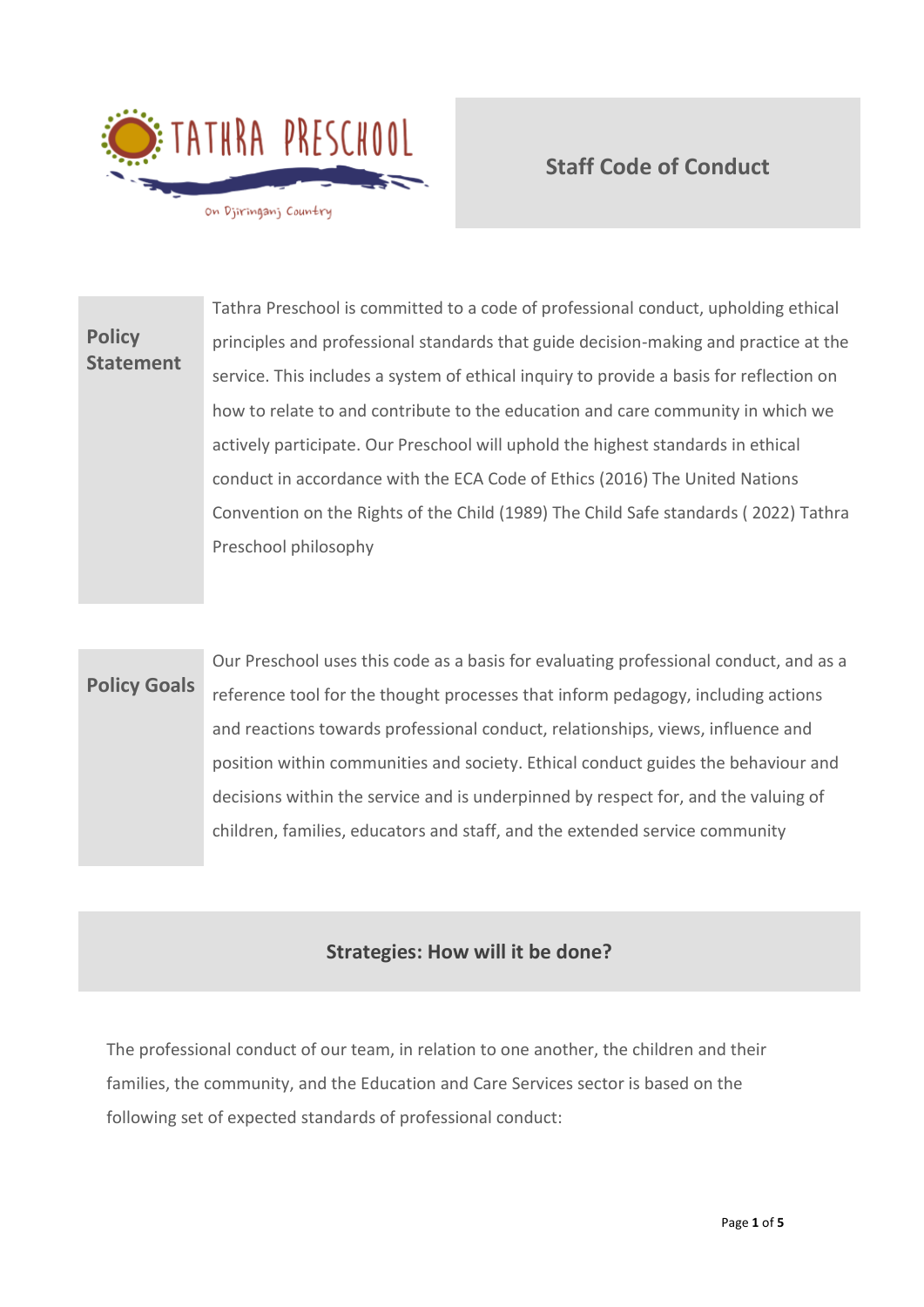- $\triangleright$  Administer an approved education and care service in compliance with the National Quality Framework.
- $\triangleright$  Operate within a family and child centred context.
- $\triangleright$  Engage in reflective, ethical, and sustainable decision making.

### **Early Childhood Australia's (ECA) Code of Ethics**

Early Childhood Australia's Code of Ethics (2016) is integral to our Preschool as it guides the ethical principles and professional standards of conduct towards children, families, colleagues, communities, students, employers, educators, and the conduct of research.

The Code of Ethics provides a basis for critical reflection, a guide for professional behaviour, and principles to inform individual and collective decision-making at Tathra Preschool. The ECA *Code of Ethics* reflects current pedagogical research and practice and provides a framework for reflection about the ethical responsibilities of our staff who work with or on behalf of children and families at Tathra Preschool.

At Tathra Preschool we recognise Aboriginal and Torres Strait Islander people have been nurturing and teaching children on this land for thousands of years. The ECA *Code of Ethics* acknowledges Aboriginal and Torres Strait Islander traditional ways of being and caring for children.

These standards of professional conduct are supported by, and should be read in conjunction with:

- $\triangleright$  National Quality Framework document suite as made available through the Australian Children's Education and Care Quality Authority (ACECQA);
- ➢ Tathra Preschool Statement of Philosophy.
- $\triangleright$  Operational policies and procedures, which provide a framework for accountable and responsible professional practice.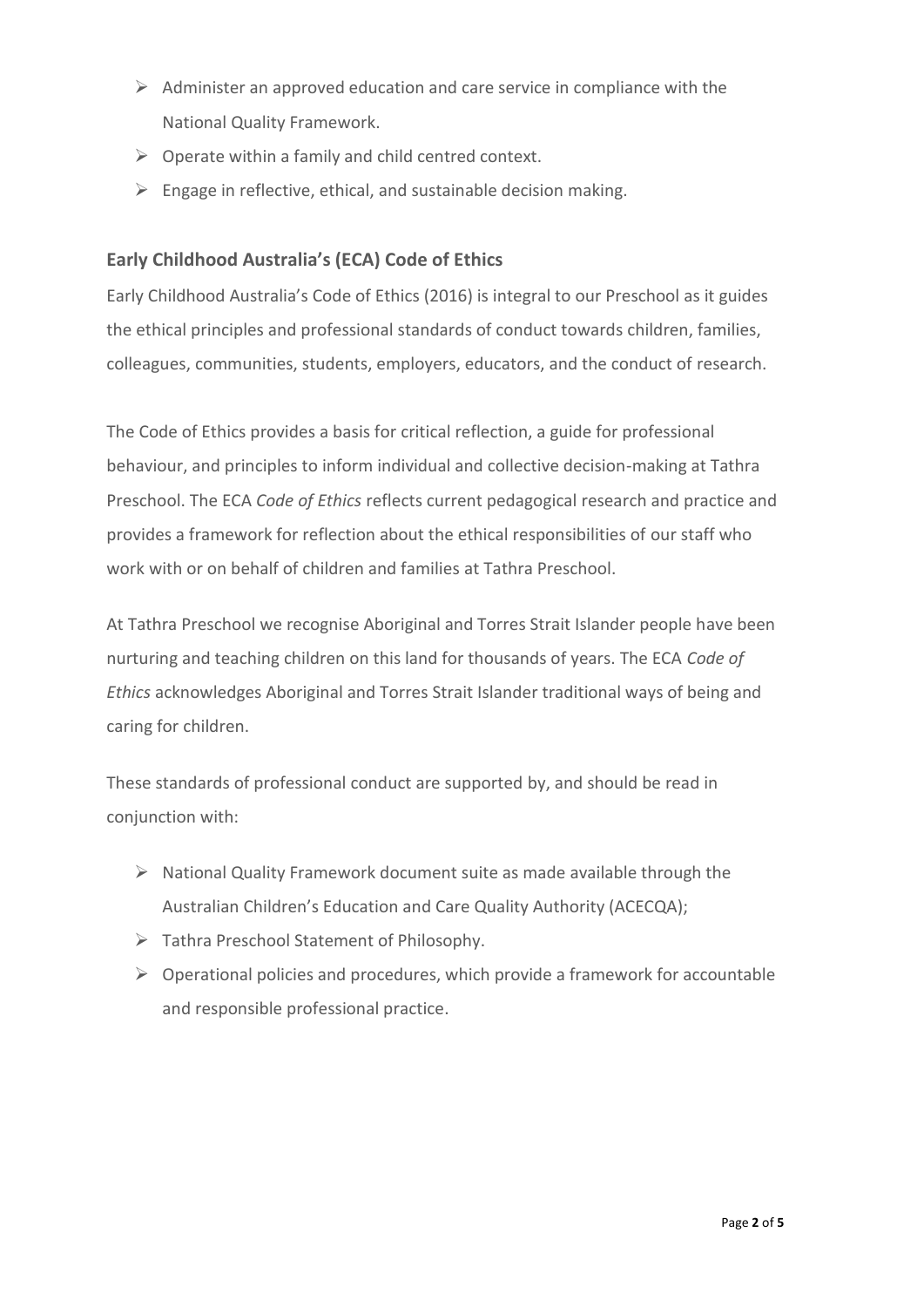## **Role and Responsibilities**

### **Approved Provider will**

- $\triangleright$  Ensure the Preschool operates in line with the Education and Care Services National Law and National Regulations 2011 at all times.
- $\triangleright$  Ensure all Educators and staff are made aware of their obligations through personal discussions, staff meeting activities and opportunities to critically reflect upon ethical practice

#### **Nominated Supervisor will:**

- $\triangleright$  Ensure the Preschool operates in line with the Education and Care Services National Law and National Regulations 2011 at all times.
- $\triangleright$  Ensure all educators and staff are made aware of their obligations through personal discussions, staff meeting activities and opportunities to critically reflect upon ethical practice.
- $\triangleright$  Ensure decision making processes are clear and transparent.
- $\triangleright$  Ensure there is a copy of the ECA Code of Ethics displayed in a prominent place within the service for educators/staff and families to access.
- $\triangleright$  Ensure that there are times when all educators can participate in staff meetings to discuss and reflect on the practices within the service in relation to continuing improvement

#### **Early Childhood Educators and Responsible Persons will:**

- $\triangleright$  Be familiar with the legislation and statutory documents that apply to their role with children, families and other staff in the Preschool.
- $\triangleright$  Familiar with the ECA Code of Ethics and service philosophy.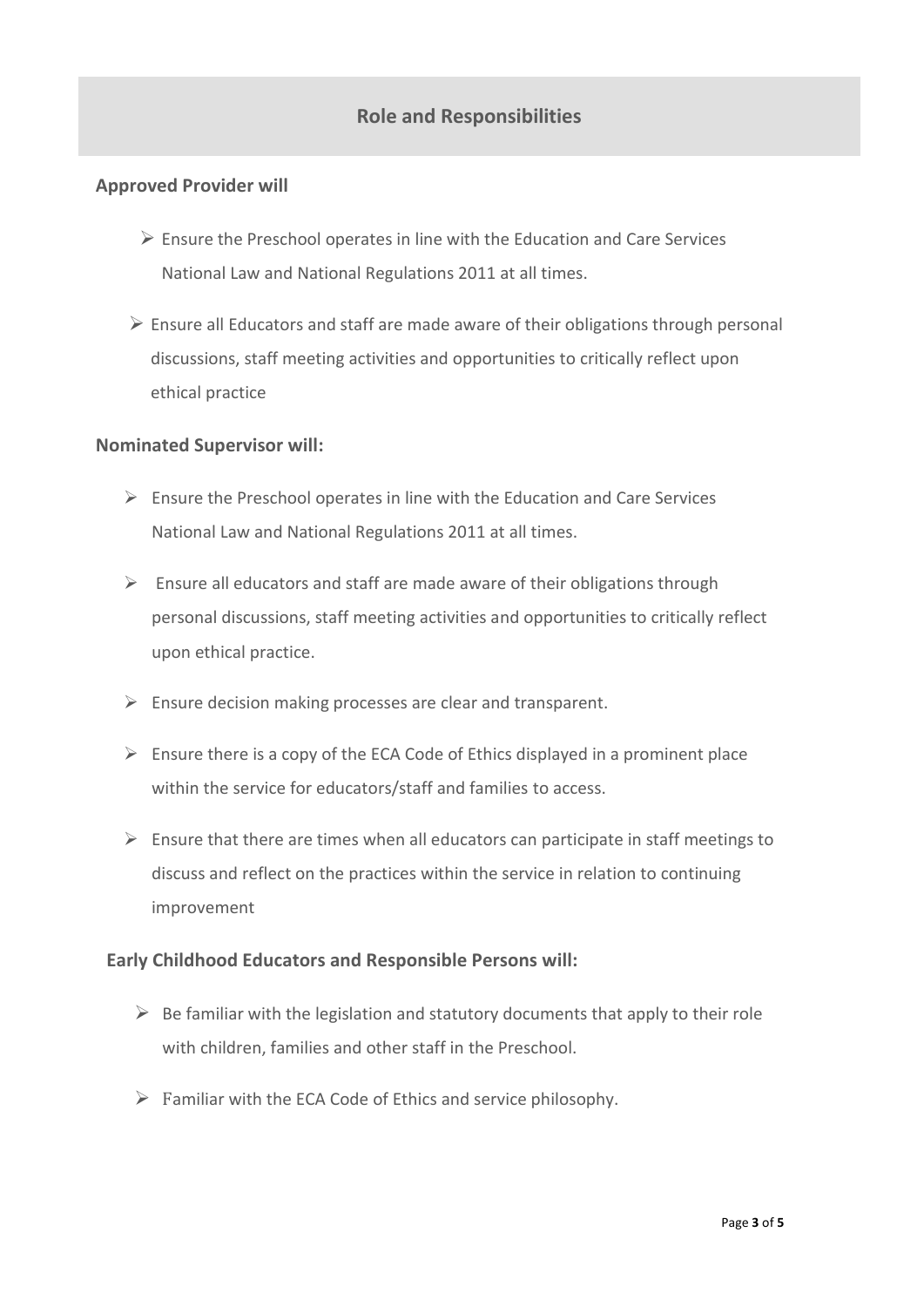- $\triangleright$  Maintain their knowledge of the broad legislation and conventions that apply to their role with children, families and their team.
- $\triangleright$  Demonstrate an ongoing engagement with the principles outlined in The Early Years Learning Frameworks and the ethical requirements in the National Quality Standards.
- $\triangleright$  Use staff meetings to critically reflect on practices in relation to continuing improvement.
- ➢ Engage respectfully and collaboratively within the team. ⊲ Ensure a professional relationship is maintained with all educators while demonstrating integrity, honesty and mutual respect.
- $\triangleright$  Recognise and value diversity and knowledge amongst team members

### **Families will:**

- $\triangleright$  Respect confidentiality at all times.
- ➢ Give feedback in relation to educators' professional conduct to the Approved Provider as necessary.
- $\triangleright$  Act in a professional manner whenever they are involved in the programs provided by the service.
- ➢ Communicate to Responsible Person or staff any individual requests regarding staff/educators' code of conduct.

## **Monitor, Evaluation and Review**

This policy will be monitored to ensure compliance with legislative requirements and unless deemed necessary through the identification of practice gaps, the service will review this Policy every two years. Implementation of the Child Safe Standards is continuously reviewed and improved.